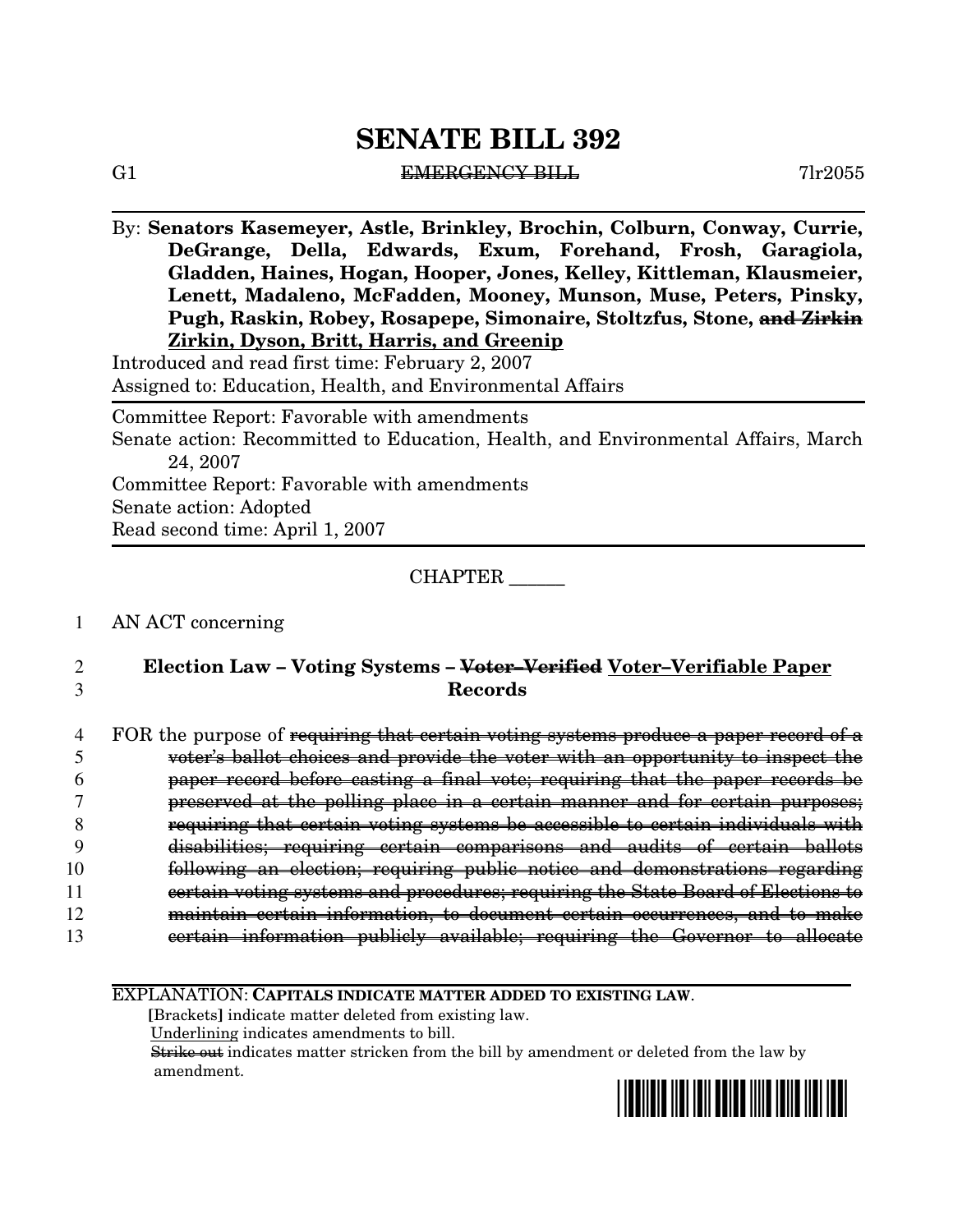| 1  | eertain resources for certain purposes; defining certain terms; requiring the      |  |  |  |
|----|------------------------------------------------------------------------------------|--|--|--|
| 2  | State Board to adopt certain regulations and certain guidelines; providing for     |  |  |  |
| 3  | the application of this Act; making this Act an emergency measure; and             |  |  |  |
| 4  | generally relating to voter-verified paper records for voting systems prohibiting  |  |  |  |
| 5  | the State Board of Elections from certifying a voting system unless the State      |  |  |  |
| 6  | Board determines that the voting system provides voter-verifiable paper            |  |  |  |
| 7  | records; defining a certain term; clarifying the standard to be considered by the  |  |  |  |
| 8  | <u>State Board when evaluating whether a voting system is accessible to voters</u> |  |  |  |
| 9  | with disabilities; requiring the Attorney General to make a certain                |  |  |  |
| 10 | determination and to provide notice of the determination in writing to the         |  |  |  |
| 11 | <u>Department of Legislative Services; making this Act subject to a certain</u>    |  |  |  |
| 12 | contingency; requiring the Department of Budget and Management to make a           |  |  |  |
| 13 | <u>certain determination and provide a certain notification by a certain time</u>  |  |  |  |
| 14 | providing for the application of this Act; and generally relating to voting        |  |  |  |
| 15 | systems and voter-verifiable paper records.                                        |  |  |  |
|    |                                                                                    |  |  |  |
| 16 | BY renumbering                                                                     |  |  |  |
| 17 | Article - Election Law                                                             |  |  |  |
| 18 | Section 9-101 through 9-105, respectively                                          |  |  |  |
| 19 | to be Section 9-102 through 9-106, respectively                                    |  |  |  |
| 20 | Annotated Code of Maryland                                                         |  |  |  |
| 21 | (2003 Volume and 2006 Supplement)                                                  |  |  |  |
| 22 | BY repealing and reenacting, with amendments,                                      |  |  |  |
| 23 | Article - Election Law                                                             |  |  |  |
| 24 | Section $\frac{1-101(x)}{x}$ 9-102                                                 |  |  |  |
| 25 | Annotated Code of Maryland                                                         |  |  |  |
| 26 | (2003 Volume and 2006 Supplement)                                                  |  |  |  |
| 27 | <b>BY</b> adding to                                                                |  |  |  |
| 28 | Article - Election Law                                                             |  |  |  |
| 29 | Section 9-101 and 9-107 through 9-112                                              |  |  |  |
| 30 | <b>Annotated Code of Maryland</b>                                                  |  |  |  |
| 31 | (2003 Volume and 2006 Supplement)                                                  |  |  |  |
| 32 | SECTION 1. BE IT ENACTED BY THE GENERAL ASSEMBLY OF                                |  |  |  |
| 33 | MARYLAND, That Section(s) 9-101 through 9-105, respectively, of Article - Election |  |  |  |
| 34 | Law of the Annotated Code of Maryland be renumbered to be Section(s) 9-102 through |  |  |  |
| 35 | 9–106, respectively.                                                               |  |  |  |

36 SECTION 2. AND BE IT FURTHER ENACTED, That the Laws of Maryland read as follows: read as follows: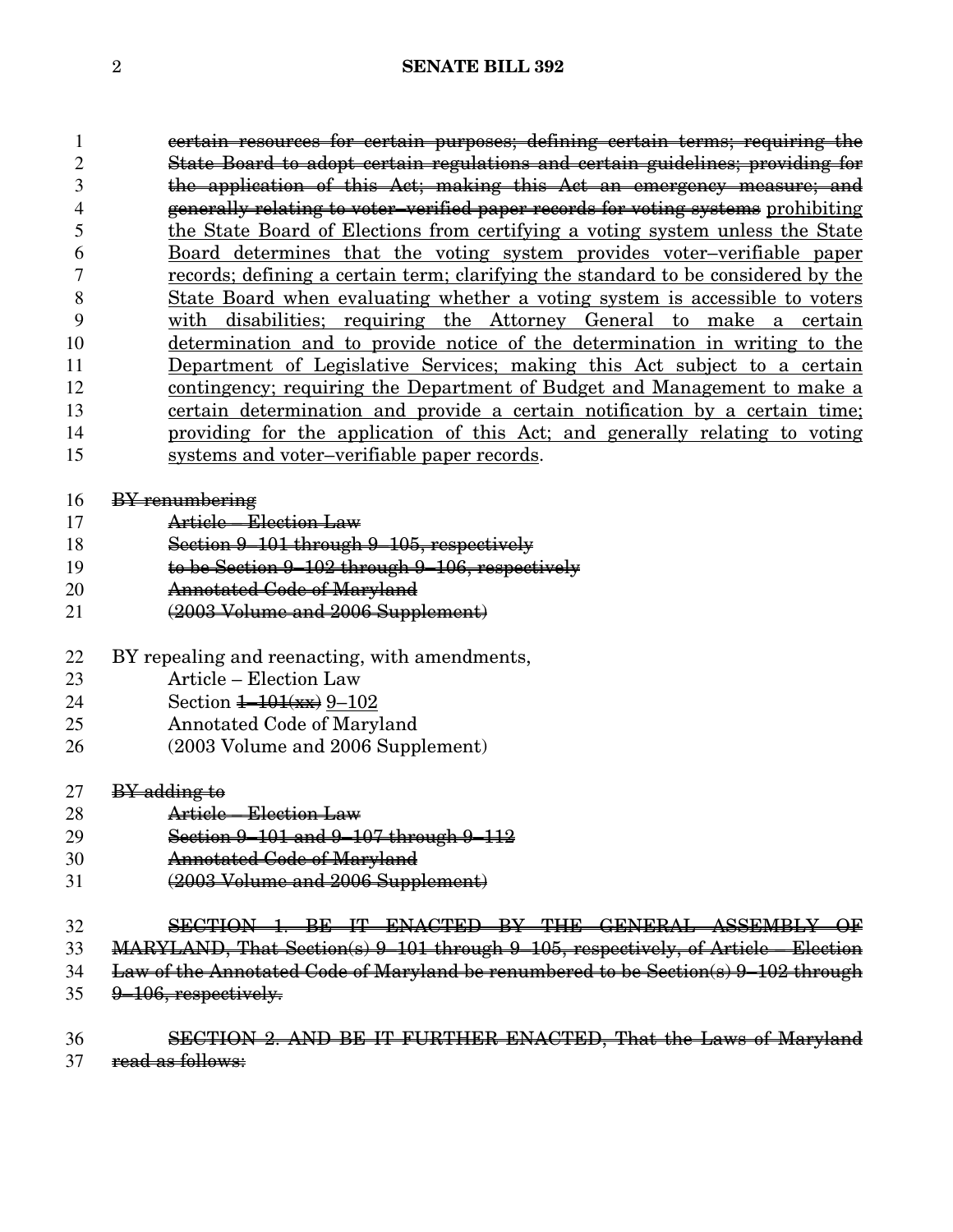| 1                    | Article – Election Law                                                                                                                                                                                                                                                                                              |
|----------------------|---------------------------------------------------------------------------------------------------------------------------------------------------------------------------------------------------------------------------------------------------------------------------------------------------------------------|
| $\overline{2}$       | $\frac{1}{2}$ $\frac{1}{2}$ $\frac{1}{2}$ $\frac{1}{2}$ $\frac{1}{2}$ $\frac{1}{2}$ $\frac{1}{2}$ $\frac{1}{2}$ $\frac{1}{2}$ $\frac{1}{2}$ $\frac{1}{2}$ $\frac{1}{2}$ $\frac{1}{2}$ $\frac{1}{2}$ $\frac{1}{2}$ $\frac{1}{2}$ $\frac{1}{2}$ $\frac{1}{2}$ $\frac{1}{2}$ $\frac{1}{2}$ $\frac{1}{2}$ $\frac{1}{2}$ |
| 3<br>$\overline{4}$  | $\overrightarrow{xx}$ $(1)$ "Voting system" means a method of casting and tabulating ballots<br>or votes.                                                                                                                                                                                                           |
| 5<br>6               | (2) "VOTING SYSTEM" INCLUDES A COLLECTION OF DEVICES<br><b>THAT:</b>                                                                                                                                                                                                                                                |
| $\overline{7}$<br>8  | ALLOW A VOTER TO VIEW BALLOTS, SELECT<br>$\bigoplus$<br><b>CANDIDATES, AND CAST VOTES; AND</b>                                                                                                                                                                                                                      |
| 9<br>10              | H<br>AGGREGATE AND TABULATE ALL OF THE VOTES CAST IN<br>AN ELECTION.                                                                                                                                                                                                                                                |
| 11                   | $2 - 101$                                                                                                                                                                                                                                                                                                           |
| 12<br>13             | (A) IN THIS SUBTITLE THE FOLLOWING WORDS HAVE THE MEANINGS<br>INDICATED.                                                                                                                                                                                                                                            |
| 14                   | (B) "HAND COUNT" MEANS A COUNTING OF THE VOTES IN WHICH:                                                                                                                                                                                                                                                            |
| 15<br>16             | (1) THE HANDLING OF THE DOCUMENT BALLOT IS DONE BY<br><b>HUMAN HAND; AND</b>                                                                                                                                                                                                                                        |
| 17<br>18             | $\left( 2\right)$<br>THE IDENTIFICATION OF EACH VOTE IS DETERMINED BY<br><u>VISUAL INSPECTION OF THE DOCUMENT BALLOT BY A HUMAN BEING.</u>                                                                                                                                                                          |
| 19<br>20<br>21<br>22 | (C) "MANDATORY RANDOM AUDIT" MEANS A HAND-COUNTED AUDIT<br>CONDUCTED ON A ROUTINE BASIS FOLLOWING EACH ELECTION FOR THE<br><b>PURPOSE OF COMPARING A PERCENTAGE OF VOTER-VERIFIED PAPER RECORDS</b><br>WITH THE VOTE TALLIES RECORDED BY EACH OF THE FOLLOWING VOTING                                               |
| 23                   | <b>SYSTEMS:</b>                                                                                                                                                                                                                                                                                                     |
| 24<br>25             | $\bigoplus$<br>TOUCH-SCREEN OR OTHER ELECTRONIC VOTING MACHINES;<br>$\left(2\right)$<br>PRECINCT-BASED OPTICAL SCANNING EQUIPMENT;                                                                                                                                                                                  |
| 26<br>27             | $\left(\frac{3}{2}\right)$<br>ABSENTEE BALLOTS AND OTHER DOMESTIC AND OVERSEAS<br>BALLOTS MAILED TO THE LOCAL BOARDS OF ELECTIONS; AND                                                                                                                                                                              |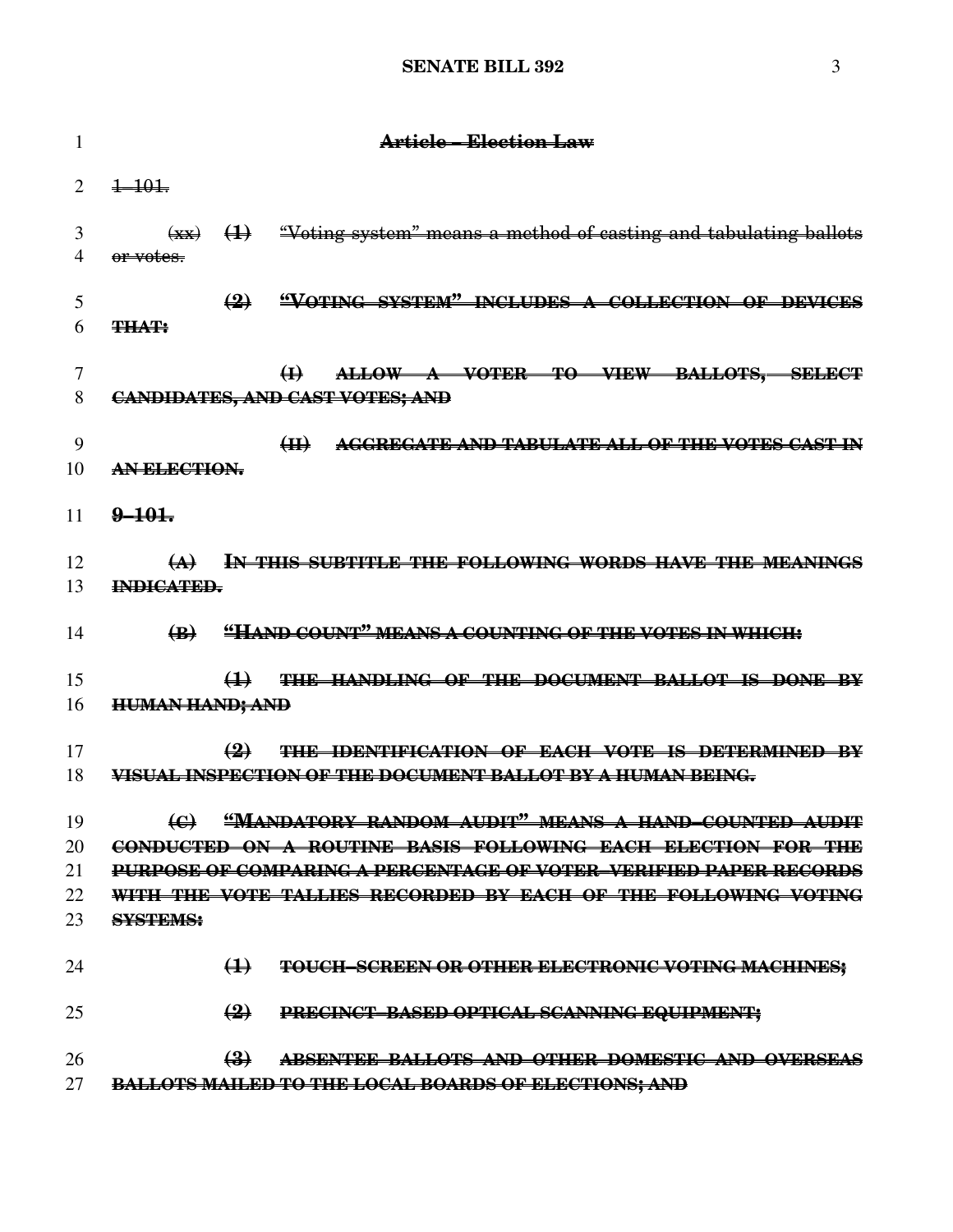```
4 SENATE BILL 392
```
 **(4) BALLOTS CREATED THROUGH THE USE OF AN ELECTRONIC MARKING DEVICE. (D) "NONVISUAL" MEANS: (1) AN AURAL METHOD OF PRESENTATION, INCLUDING RECORDED, DIGITIZED, OR AUDIO–SYNTHESIZED SPEECH; (2) A TACTILE METHOD OF PRESENTATION, INCLUDING BRAILLE AND OTHER METHODS OF IDENTIFICATION THAT RELY ON TOUCH; OR (3) A COMBINATION OF AN AURAL AND TACTILE METHOD OF PRESENTATION. (E) "VOTER–VERIFIED PAPER RECORD" MEANS AN AUDITABLE PAPER RECORD THAT: (1) IS AVAILABLE TO EACH VOTER TO INSPECT AND VERIFY BEFORE THE VOTER'S VOTE IS CAST; (2) IS PRODUCED CONTEMPORANEOUSLY WITH OR EMPLOYED BY ANY VOTING SYSTEM; (3) (I) LISTS THE DESIGNATION OF EACH OFFICE OR QUESTION AND THE VOTER'S CHOICE IN EACH OFFICE OR QUESTION; OR (II) IF THE VOTER MAKES NO SELECTION IN CONNECTION WITH ANY OFFICE OR QUESTION, NOTES THAT FACT ON THE RECORD THAT IS PRODUCED; (4) IS SUITABLE FOR THE PURPOSES OF MANDATORY RANDOM AUDITS AND RECOUNTS; AND (5) IS MAINTAINED AS THE OFFICIAL TRUE AND CORRECT RECORD OF THE VOTES CAST. (F) "VOTING SYSTEM AGGREGATION AND TABULATION" MEANS THE PROCESS AND THE HARDWARE AND SOFTWARE BY WHICH VOTES RECORDED BY**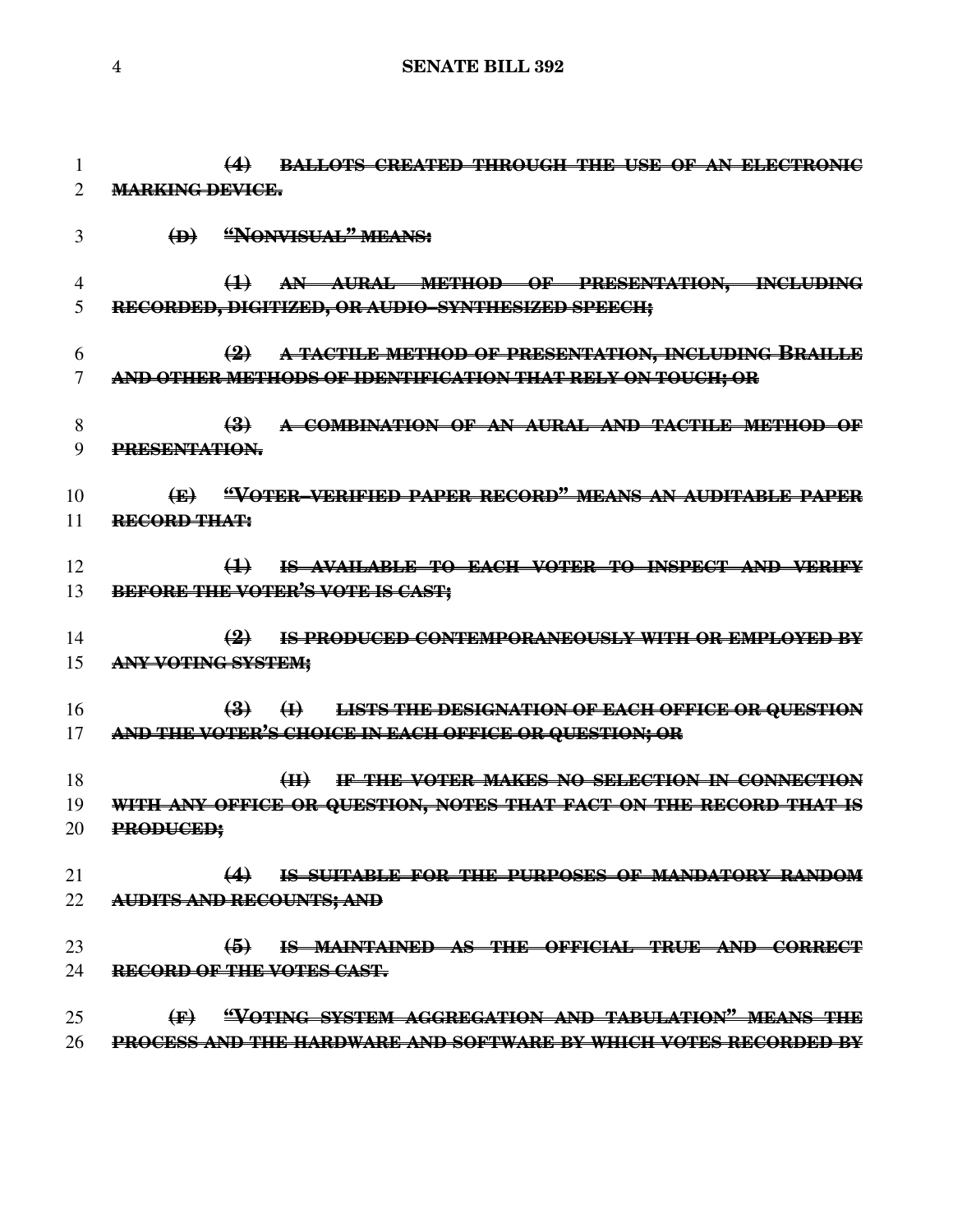**THE VOTING SYSTEM ARE AGGREGATED, TOTALED, AND TABULATED TO DETERMINE THE OUTCOME OF AN ELECTION. 9–107. (A) THE VOTING SYSTEM SELECTED AND CERTIFIED SHALL: (1) PRODUCE OR REQUIRE THE USE OF AN INDIVIDUAL VOTER–VERIFIED PAPER RECORD OF THE VOTER'S VOTE; AND (2) ENSURE THAT THE VOTER–VERIFIED PAPER RECORD IS MADE AVAILABLE FOR INSPECTION AND VERIFICATION BY THE VOTER BEFORE THE VOTER'S VOTE IS CAST. (B) A VOTER–VERIFIED PAPER RECORD MAY INCLUDE ANY OF THE FOLLOWING: (1) A PAPER PRINTOUT OF THE VOTER'S VOTE PRODUCED BY A TOUCH–SCREEN OR OTHER ELECTRONIC VOTING MACHINE IF, IN EACH CASE, THE RECORD PERMITS THE VOTER TO VERIFY THE RECORD IN ACCORDANCE WITH THIS SECTION; (2) A PAPER BALLOT PREPARED BY THE VOTER FOR THE PURPOSE OF BEING READ BY A PRECINCT–BASED OPTICAL SCANNER; (3) A PAPER BALLOT PREPARED BY THE VOTER TO BE MAILED TO THE APPLICABLE LOCAL BOARD, WHETHER MAILED FROM A DOMESTIC OR AN OVERSEAS LOCATION; OR (4) A PAPER BALLOT CREATED THROUGH THE USE OF A BALLOT MARKING DEVICE. (C) EACH VOTER–VERIFIED PAPER RECORD SHALL: (1) BE AN INDIVIDUAL DOCUMENT THAT IS PHYSICALLY SEPARATED FROM ANY OTHER SIMILAR DOCUMENT AND NOT PART OF A CONTINUOUS ROLL;**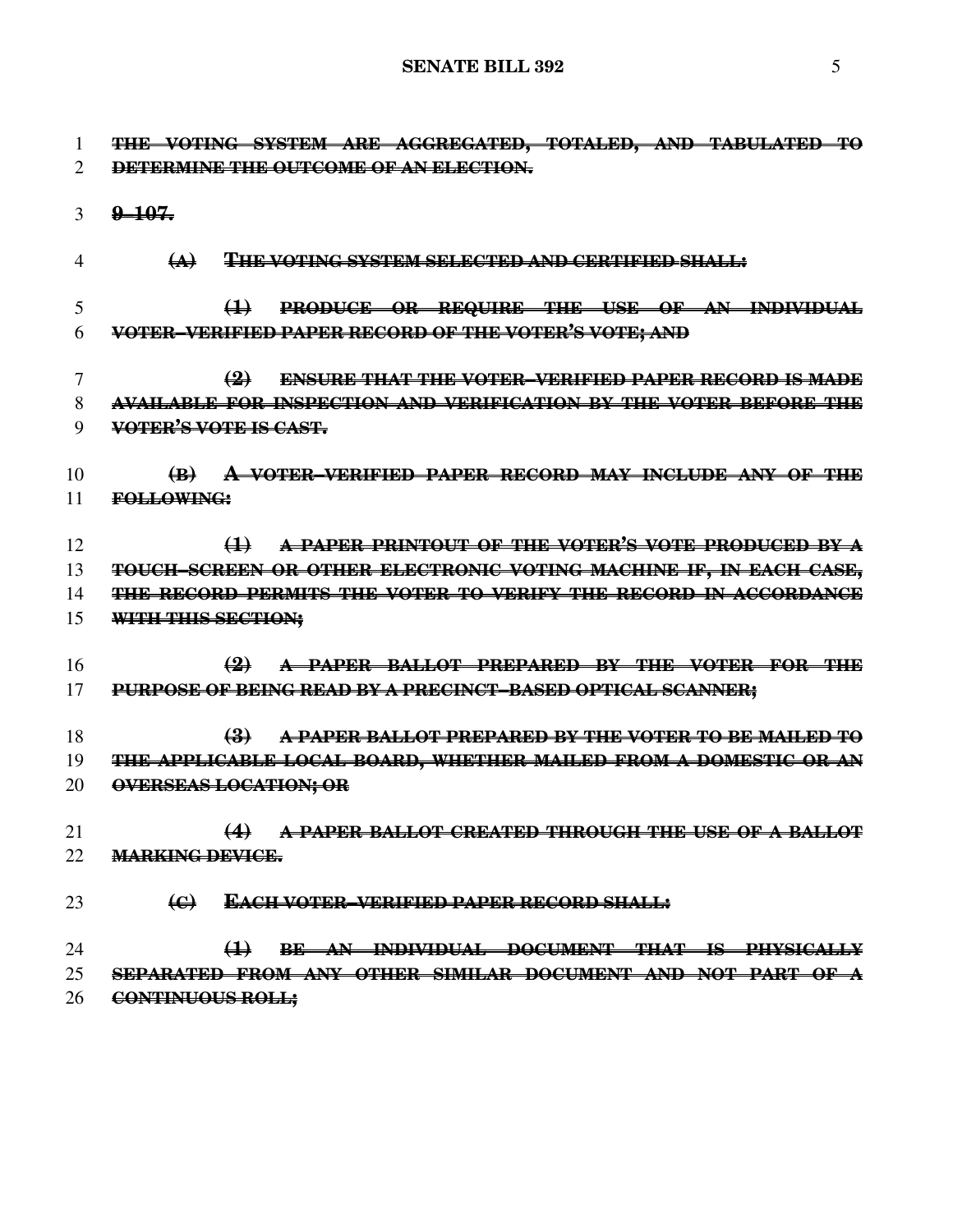**(2) BE SUFFICIENTLY DURABLE TO WITHSTAND REPEATED HANDLING FOR PURPOSES OF MANDATORY RANDOM AUDITS AND RECOUNTS; AND (3) USE INK THAT DOES NOT FADE, SMEAR, OR OTHERWISE DEGRADE AND OBSCURE OR OBLITERATE THE PAPER RECORD OVER TIME.**

 **(D) BEFORE THE VOTER–VERIFIED PAPER RECORD IS PRESERVED IN ACCORDANCE WITH THIS SECTION, A VOTER SHALL BE PROVIDED AN OPPORTUNITY TO CORRECT ANY ERROR MADE BY THE VOTING SYSTEM AND PRESENTED WITH THE ABILITY TO CORRECT ANY ERROR ON THE VOTER–VERIFIED PAPER RECORD.**

- **(E) (1) EACH VOTER–VERIFIED PAPER RECORD PRODUCED SHALL BE SUITABLE FOR A MANDATORY RANDOM AUDIT HAND COUNT IN ACCORDANCE WITH § 9–110 OF THIS SUBTITLE.**
- **(2) IN THE EVENT OF ANY INCONSISTENCY OR IRREGULARITY BETWEEN AN ELECTRONIC RECORD AND THE VOTER–VERIFIED PAPER RECORD, THE VOTER–VERIFIED PAPER RECORD SHALL BE THE OFFICIAL TRUE AND CORRECT RECORD OF THE VOTES CAST.**
- **(3) THE VOTER–VERIFIED PAPER RECORD SHALL:**

 **(I) BE PRESERVED AND RETAINED IN A MANNER THAT MAKES IT IMPOSSIBLE TO ASSOCIATE A VOTER WITH THE RECORD OF THE VOTER'S VOTE; AND**

 **(II) BE STORED BY A LOCAL BOARD IN A PLACE AND MANNER THAT IS SECURE FOR AT LEAST 1 YEAR AFTER THE ELECTION.**

**9–108.**

 **(A) A VOTING SYSTEM SELECTED, CERTIFIED, AND IMPLEMENTED UNDER THIS SECTION SHALL:**

**(1) PROVIDE ACCESS TO VOTERS WITH DISABILITIES THAT:**

 **(I) IS EQUIVALENT TO THE ACCESS AFFORDED TO VOTERS WITHOUT DISABILITIES;**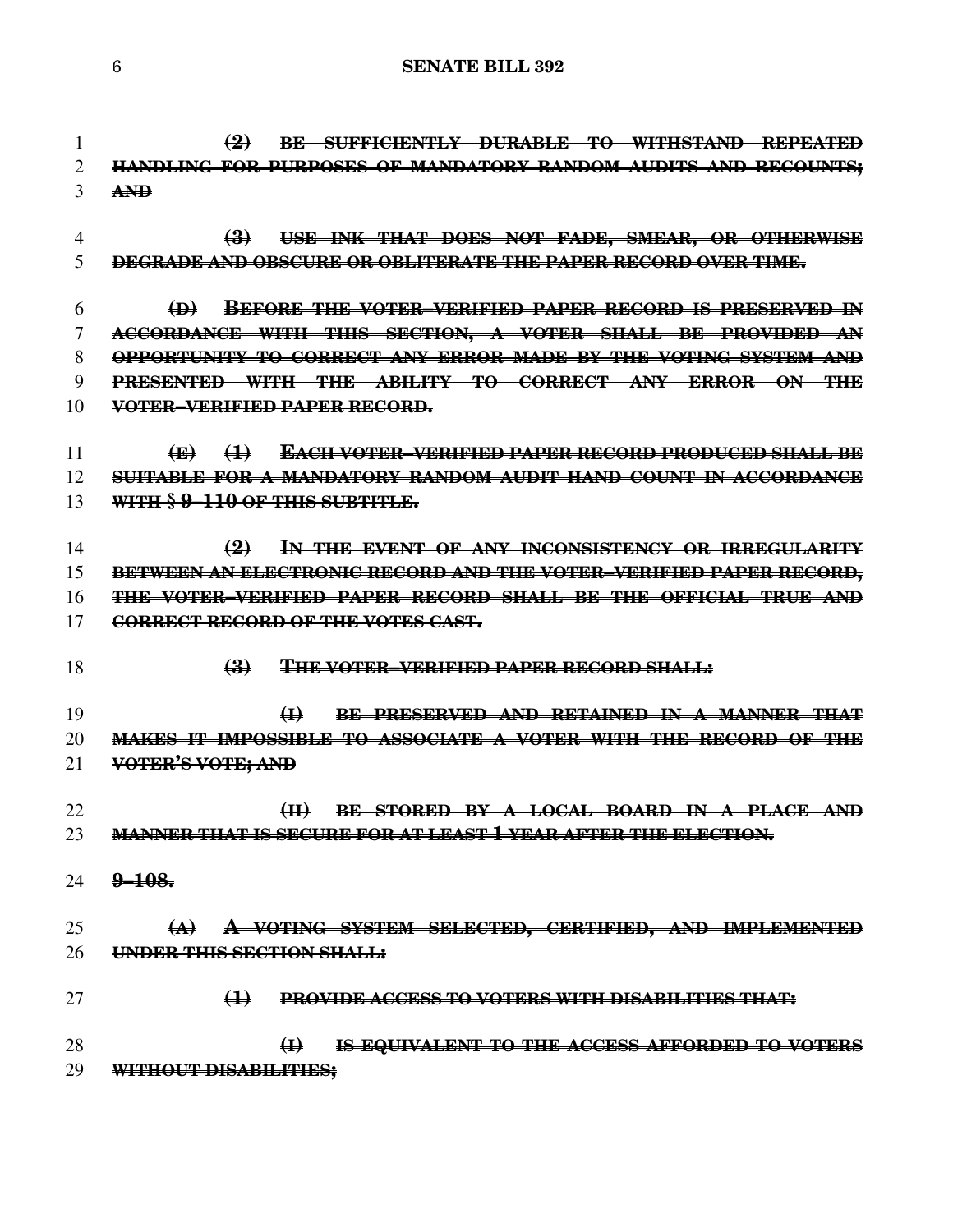**(II) FACILITATES THE CASTING OF SECRET BALLOTS BY VOTERS WITH DISABILITIES; AND (III) FULLY COMPLIES WITH THE AMERICANS WITH DISABILITIES ACT, P.L. 101–336, AND THE HELP AMERICA VOTE ACT, P.L. 107–252; AND (2) ALLOW A VOTER TO CAST, INSPECT, VERIFY, AND CORRECT THE SELECTIONS BY BOTH VISUAL AND NONVISUAL MEANS. (B) AT LEAST ONE VOTING SYSTEM IN EACH POLLING PLACE SHALL PROVIDE ACCESS FOR VOTERS WITH DISABILITIES AND AFFORD THEM THE OPPORTUNITY FOR PRIVATE AND INDEPENDENT INSPECTION, VERIFICATION, AND CORRECTION OF THEIR BALLOTS. (C) (1) EACH VOTER–VERIFIED PAPER RECORD PRODUCED BY THE VOTING SYSTEM ON ELECTION DAY SHALL BE PRESERVED IN THE SAME MANNER THAT ALL OTHER DOCUMENT BALLOTS ARE PRESERVED WITHIN THE POLLING PLACE ON ELECTION DAY. (2) (I) PARAGRAPH (1) OF THIS SUBSECTION DOES NOT APPLY TO VOTING EQUIPMENT USED PRIMARILY BY DISABLED VOTERS ON ELECTION DAY AT THE POLLING PLACE. (II) THE VOTER–VERIFIED PAPER RECORD PRODUCED BY VOTING EQUIPMENT USED PRIMARILY BY DISABLED VOTERS ON ELECTION DAY MAY BE PRESERVED AT ANY LOCATION PRESCRIBED BY THE STATE BOARD. 9–109. (A) THE VOTING SYSTEM AGGREGATION AND TABULATION EQUIPMENT EMPLOYED BY THE STATE TO STORE, AGGREGATE, AND TOTAL THE VOTES CAST BY VOTERS SHALL ONLY RECEIVE DATA AND TRANSFER DATA BY DISK AND TAPE OR OTHER PHYSICAL MEANS. (B) IN AGGREGATING AND TABULATING ELECTION RESULTS, THE ACCURACY OF THE RESULTS SHALL TAKE PRIORITY OVER THE SPEED WITH WHICH THE RESULTS ARE POSTED.**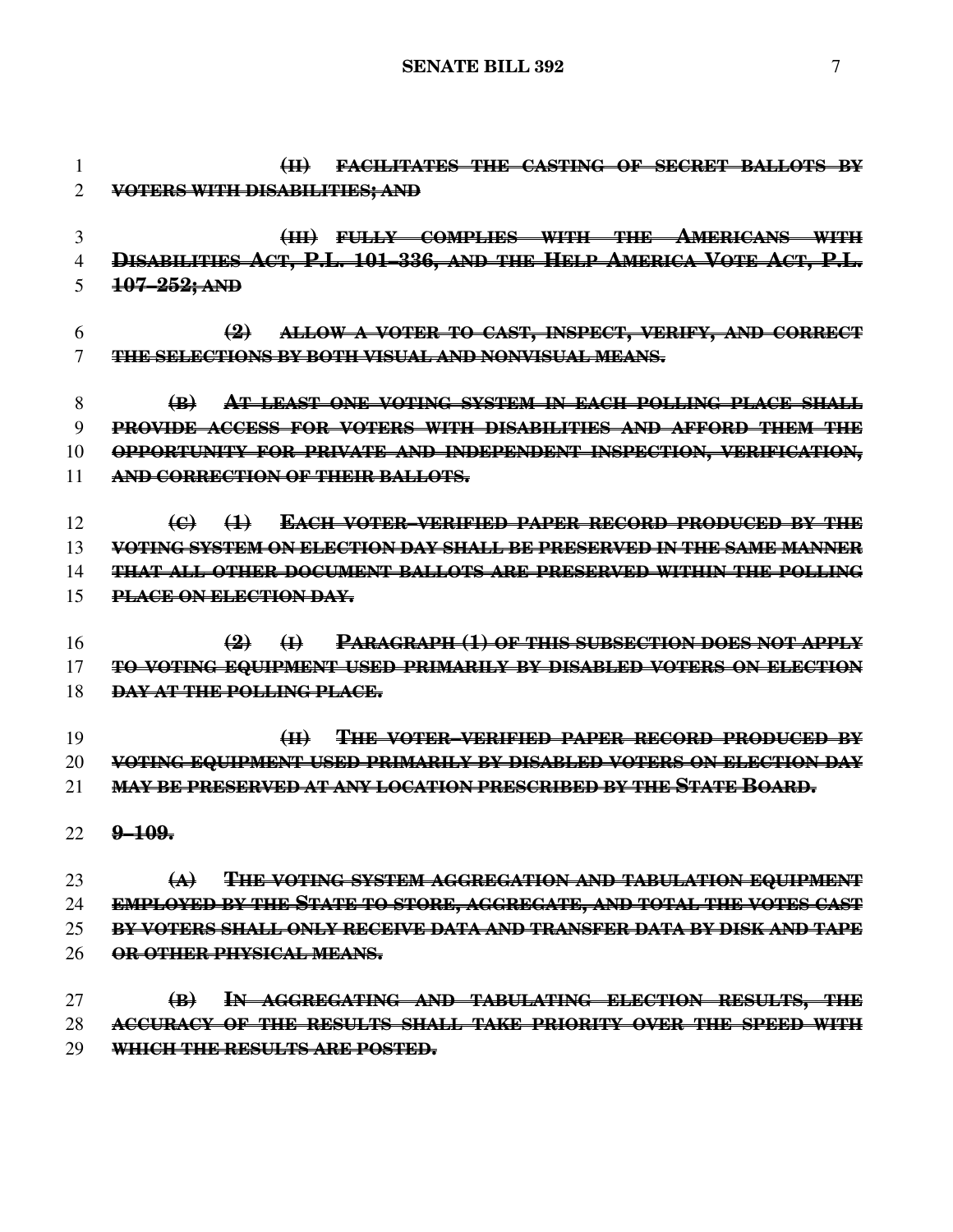**(C) THE SOFTWARE AND HARDWARE USED IN THE VOTING SYSTEM AGGREGATION AND TABULATION PROCESS SHALL BE CERTIFIED AT LEAST 30 DAYS BEFORE ITS DEPLOYMENT IN EACH ELECTION.**

- **(D) PROMPTLY AFTER THE CLOSE OF THE POLLS FOLLOWING EACH ELECTION, THE ELECTION JUDGES SHALL POST IN AN AREA ACCESSIBLE TO THE PUBLIC A PAPER RECORD OF THE TOTAL OF ALL THE VOTES CAST AT THAT POLLING PLACE.**
- **(E) BEFORE THE COMMENCEMENT OF THE MANDATORY RANDOM AUDIT PROCESS, INCLUDING THE AUDIT DRAWING REQUIRED UNDER § 9–110 OF THIS SUBTITLE, EACH LOCAL BOARD AND THE STATE BOARD SHALL MAKE THE INITIAL ELECTION RESULTS OF ALL OF THE VOTES CAST AT EACH POLLING PLACE AVAILABLE ON A PUBLICLY ACCESSIBLE INTERNET WEBSITE.**

 **(F) THE PAPER RECORDS OF THE INITIAL VOTE TOTALS POSTED AT EACH POLLING PLACE SHALL BE RETAINED IN A SECURE LOCATION AND MADE AVAILABLE FOR PUBLIC REVIEW UNDER SECURE CONDITIONS FOR A PERIOD OF 1 YEAR AFTER THE DATE OF EACH ELECTION.**

**9–110.**

 **(A) (1) WITHIN 3 DAYS AFTER THE INITIAL TOTAL OF ALL VOTES CAST AT EACH POLLING PLACE IN EACH COUNTY AND STATEWIDE ELECTION HAS BEEN PUBLICLY POSTED ON ITS PUBLICLY ACCESSIBLE INTERNET WEBSITE BY EACH LOCAL BOARD AND THE STATE BOARD, EACH LOCAL BOARD SHALL CONDUCT A MANDATORY RANDOM AUDIT HAND COUNT OF THE ELECTION RESULTS.**

 **(2) (I) EACH AUDIT SHALL COMPARE THE RESULTS OF ALL OF THE ELECTRONIC RECORDS PRODUCED BY THE VOTING SYSTEM WITH THE VOTER–VERIFIED PAPER RECORDS PRODUCED BY THE VOTING SYSTEM.**

 **(II) IF THERE IS ANY INCONSISTENCY OR IRREGULARITY BETWEEN AN ELECTRONIC RECORD AND THE CORRESPONDING VOTER–VERIFIED PAPER RECORD, THE VOTER–VERIFIED PAPER RECORD SHALL BE THE OFFICIAL TRUE AND CORRECT RECORD OF THE VOTES CAST.**

- 
- **(3) THE MANDATORY RANDOM AUDIT HAND COUNT SHALL:**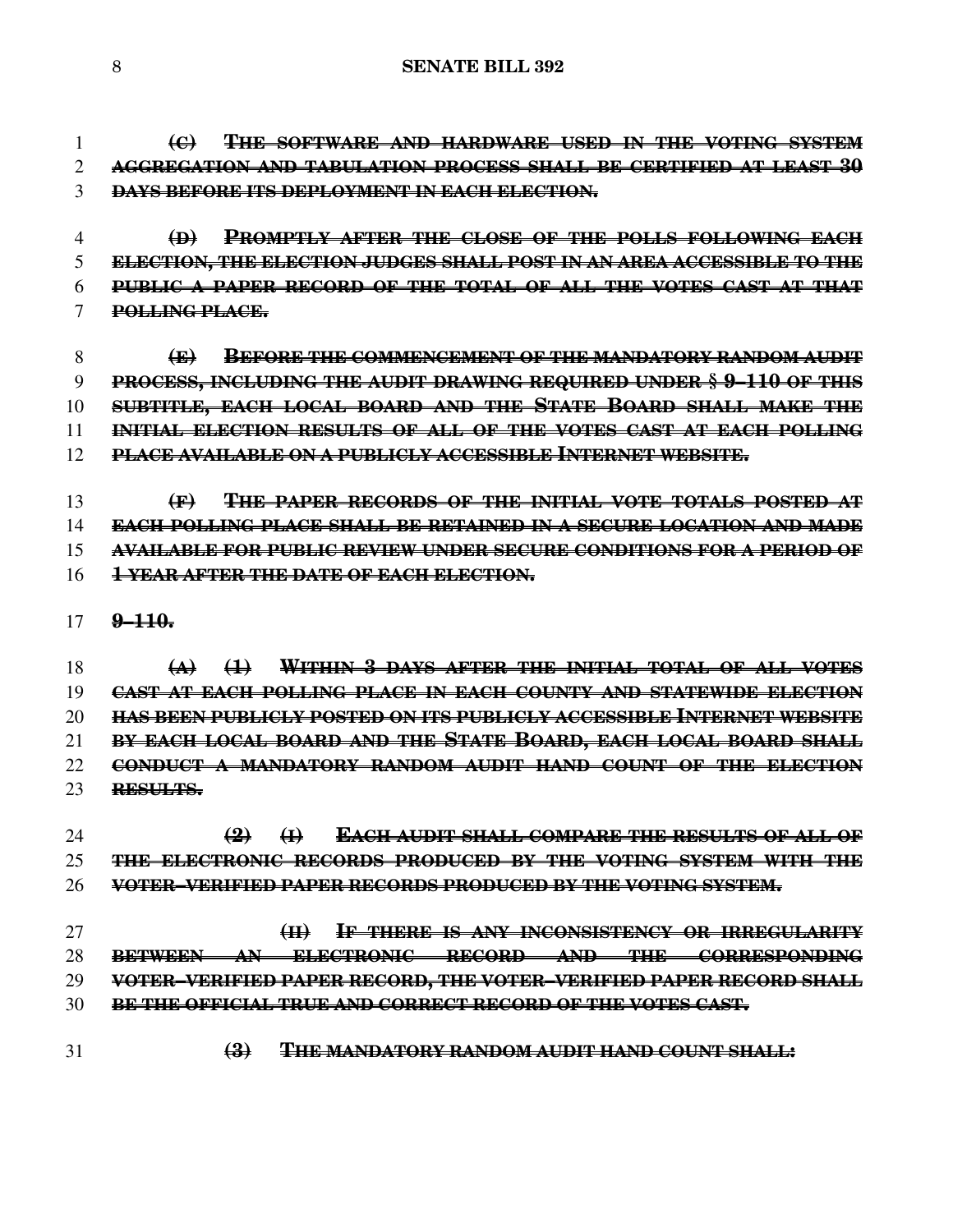**(I) COMPARE THE ELECTRONIC RECORDS IN RANDOMLY SELECTED POLLING PLACES WITH THE CORRESPONDING INDIVIDUAL VOTER–VERIFIED PAPER RECORDS; (II) BE CONSTRUCTED ON AN ENTIRELY RANDOM BASIS USING A UNIFORM DISTRIBUTION IN WHICH ALL POLLING PLACES IN THE COUNTY HAVE AN EQUAL CHANCE OF BEING SELECTED; (III) INCLUDE ALL VOTES CAST IN NO LESS THAN 5% OF ALL OF THE POLLING PLACES IN THE COUNTY; (IV) BE OPEN TO THE GENERAL PUBLIC AND THE PRESS FOR OBSERVATION, AND INCLUDE AN INVITATION AND AFFORD ACCESS TO AT LEAST ONE REPRESENTATIVE FROM EACH OFFICIALLY REGISTERED POLITICAL PARTY IN THE STATE TO PARTICIPATE IN THE AUDIT PROCESS; (V) INCLUDE A RANDOM DRAWING, THAT IS OPEN TO OBSERVATION BY THE GENERAL PUBLIC AND THE PRESS, TO DETERMINE WHICH POLLING PLACES IN EACH COUNTY WILL BE SELECTED FOR THE AUDIT; AND (VI) BEGIN IMMEDIATELY AFTER THE POLLING PLACES UNDER SUBPARAGRAPH (I) OF THIS PARAGRAPH ARE SELECTED. (B) IF A DISCREPANCY IS DISCOVERED BETWEEN THE VOTE TALLIES PRODUCED BY THE VOTING SYSTEM AND THE VOTE TALLIES OF VOTER–VERIFIED PAPER RECORDS, THE STATE BOARD SHALL IMMEDIATELY CONDUCT AN EXPANDED AUDIT OF ADDITIONAL RANDOMLY SELECTED POLLING PLACES IN THE COUNTY IN ORDER TO: (1) DETERMINE THE EXTENT OF ANY INCONSISTENCIES OR IRREGULARITIES; AND (2) RESOLVE ANY CONCERNS AND ENSURE THE ACCURACY OF THE RESULTS. (C) (1) ONCE THE EXTENT OF ANY INCONSISTENCIES OR IRREGULARITIES IS DETERMINED, THE STATE BOARD SHALL CONDUCT A THOROUGH INVESTIGATION OF THE VOTING SYSTEM BEFORE THE RESULTS OF THE ELECTION ARE CERTIFIED IN ACCORDANCE WITH APPLICABLE STATE LAW.**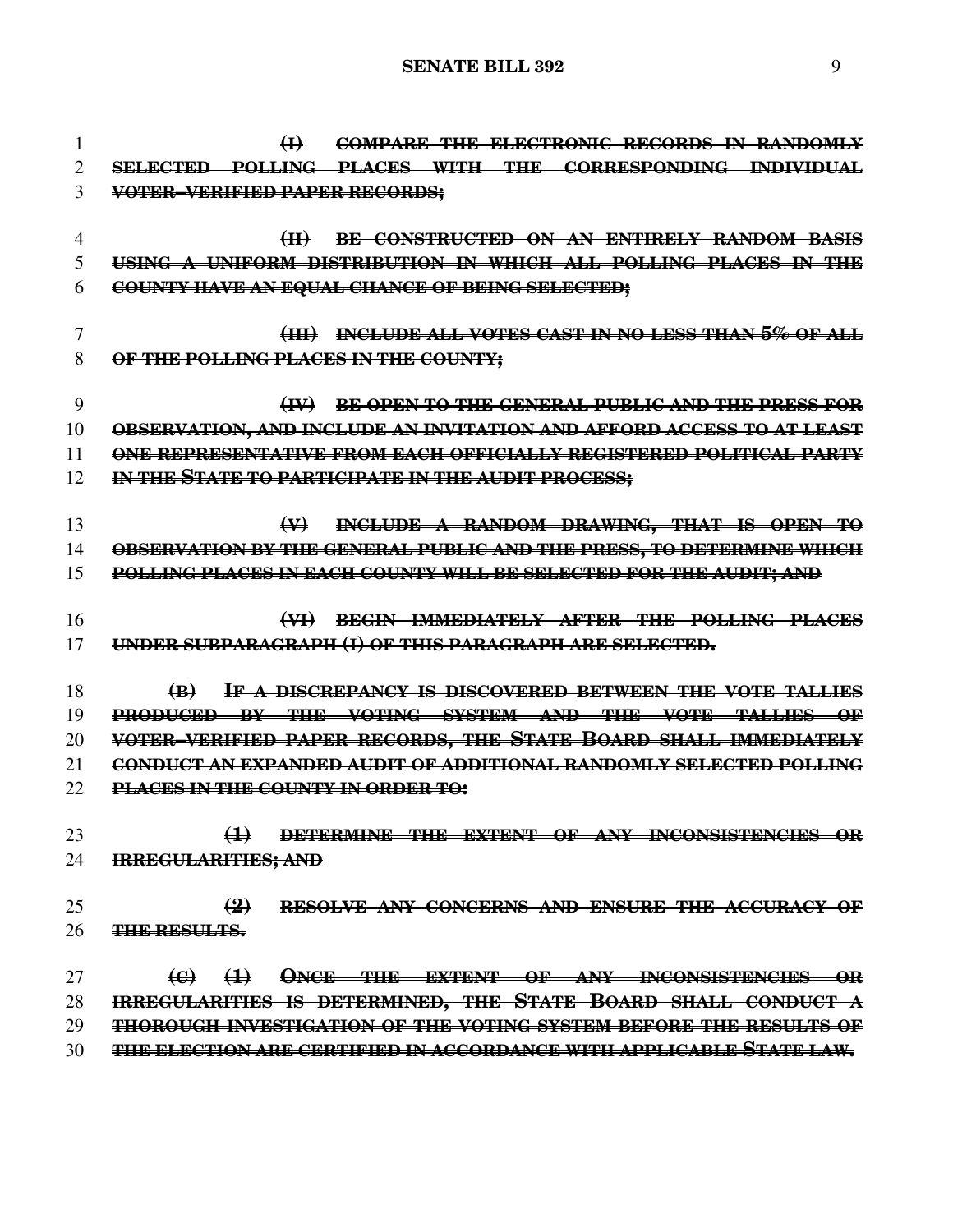**(2) IN ORDER TO RESOLVE THE OUTCOME AND CERTIFY THE RESULTS OF AN ELECTION, THE STATE BOARD SHALL ORDER THAT A RECOUNT BE CONDUCTED IN THE EVENT THAT THE RESULTS OF THE AUDIT CALL INTO QUESTION THE OUTCOME OF THE ELECTION FOR ANY FEDERAL, STATE, OR LOCAL CANDIDATE OR QUESTION.**

 **(D) (1) ANY INCONSISTENCIES OR IRREGULARITIES IDENTIFIED BETWEEN THE CORRESPONDING AUDIT RESULTS AND THE INITIAL VOTE COUNTS SHALL BE POSTED PUBLICLY ON THE INTERNET WEBSITE OF THE STATE BOARD, ALONG WITH A DESCRIPTION OF THE ACTIONS TAKEN BY THE STATE BOARD TO RESOLVE THE DISCREPANCIES AND ANY OTHER RELATED CONCERNS.**

 **(2) A LOCAL BOARD MAY NOT CERTIFY THE RESULTS OF ANY ELECTION THAT IS SUBJECT TO AN AUDIT UNDER THIS SECTION BEFORE THE COMPLETION OF THE AUDIT AND THE ANNOUNCEMENT AND PUBLICATION OF THE AUDIT RESULTS UNDER PARAGRAPH (1) OF THIS SUBSECTION.**

 **(3) AS TO ANY INCONSISTENCIES OR IRREGULARITIES DISCOVERED UNDER THIS SECTION, THE VOTER–VERIFIED PAPER RECORDS SHALL BE THE OFFICIAL TRUE AND CORRECT RECORD OF THE VOTES CAST.**

**9–111.**

 **(A) TO ENSURE PROPER FUNCTIONING AND MAINTAIN PUBLIC CONFIDENCE IN THE VOTING SYSTEM, SUBSEQUENT TO CERTIFICATION AND BEFORE ITS USE IN EACH ELECTION, A LOCAL BOARD SHALL CONDUCT A PUBLIC DEMONSTRATION OF THE VOTING SYSTEM IN THE COUNTY, INCLUDING THE VOTE AGGREGATION AND TABULATION EQUIPMENT TO BE USED IN THE ELECTION.**

 **(B) (1) THE PUBLIC DEMONSTRATION SHALL BE OPEN TO THE PRESS AND THE GENERAL PUBLIC FOR FULL INSPECTION.**

 **(2) THE DATE, TIME, AND LOCATION OF EACH DEMONSTRATION SHALL BE ANNOUNCED PUBLICLY AND POSTED CONSPICUOUSLY ON THE INTERNET WEBSITE OF THE STATE BOARD NO LATER THAN 7 BUSINESS DAYS BEFORE THE DATE THE DEMONSTRATION IS SCHEDULED TO TAKE PLACE.**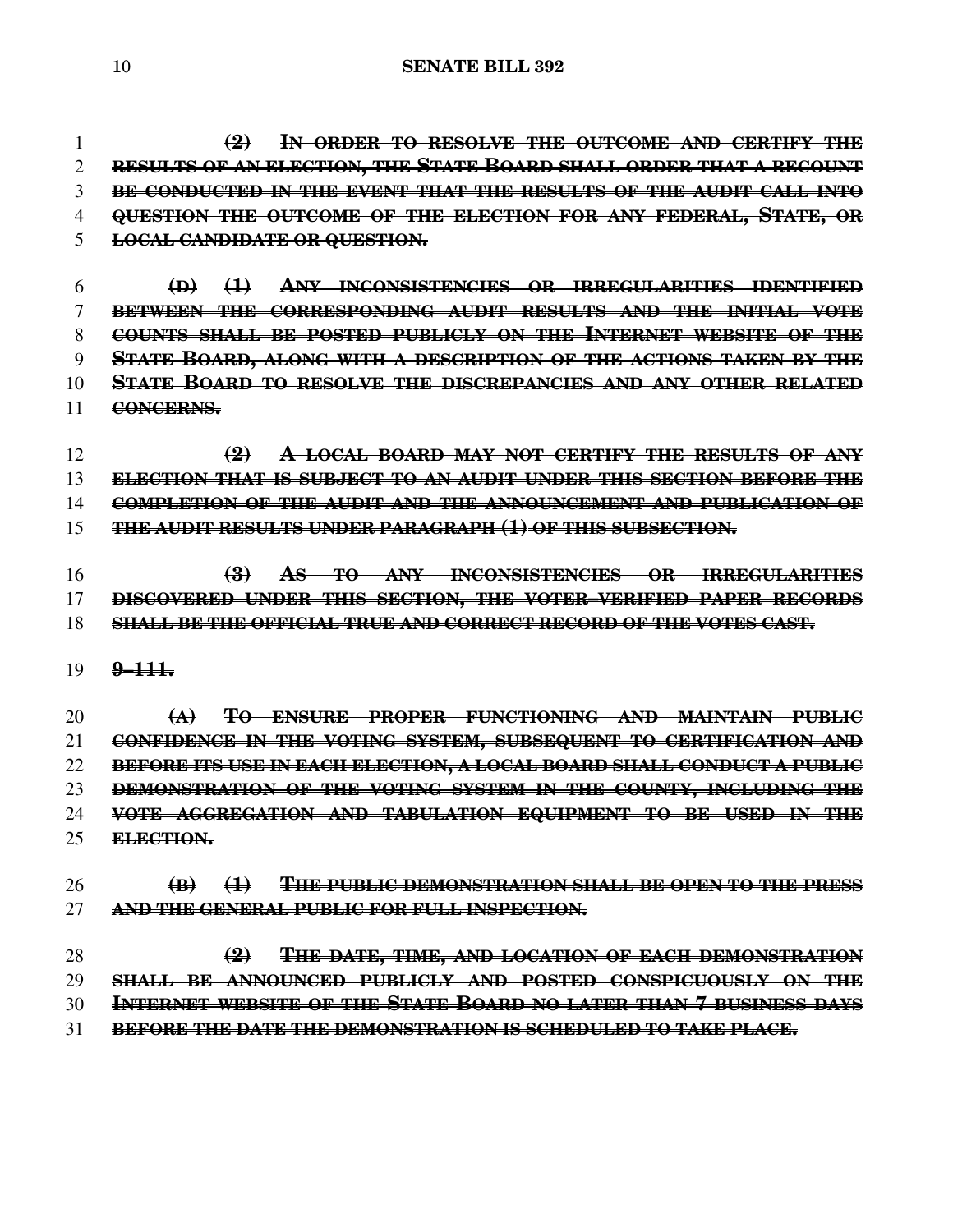**(3) THE DEMONSTRATION SHALL TAKE PLACE NO SOONER THAN 30 DAYS NOR LESS THAN 10 DAYS BEFORE EACH ELECTION. 9–112.**

 **(A) THE STATE BOARD SHALL AT ALL TIMES MAINTAIN INFORMATION REGARDING THE OCCURRENCE OF VOTING SYSTEM FAILURES THAT IT IDENTIFIES, WHETHER DURING:**

- **(1) PREELECTION TESTING AND CERTIFICATION PROCEDURES;**
- **(2) THE CONDUCT OF ELECTION ACTIVITIES;**
- **(3) POSTELECTION AUDITS, RECOUNT PROCESSES, OR ELECTION RESULTS CERTIFICATION PROCEDURES; OR**
- **(4) ANY OTHER TIME.**

 **(B) THE VOTING SYSTEM FAILURES DOCUMENTED SHALL INCLUDE INFORMATION REGARDING:**

- **(1) EQUIPMENT BREAKDOWNS;**
- **(2) POWER OUTAGES AND SURGES;**

 **(3) UNUSUAL OR MALFUNCTIONING COMPUTER HARDWARE AND SOFTWARE PROBLEMS; AND**

- **(4) DISCREPANCIES IN VOTING SYSTEM AUDITING AND CERTIFICATION PROCEDURES.**
- **(C) THE STATE BOARD SHALL:**

### **(1) MAINTAIN A PERMANENT RECORD OF THE INFORMATION THAT IT ACCUMULATES UNDER THIS SECTION; AND**

- **(2) MAKE THE INFORMATION AVAILABLE TO THE PUBLIC ON ITS INTERNET WEBSITE WITHIN 48 HOURS AFTER IT IS DISCOVERED, WHETHER BY THE STATE BOARD OR ANOTHER PERSON CHARGED WITH CERTIFYING OR**
- **DECERTIFYING ELECTION RESULTS OR AN ELECTION VOTING SYSTEM.**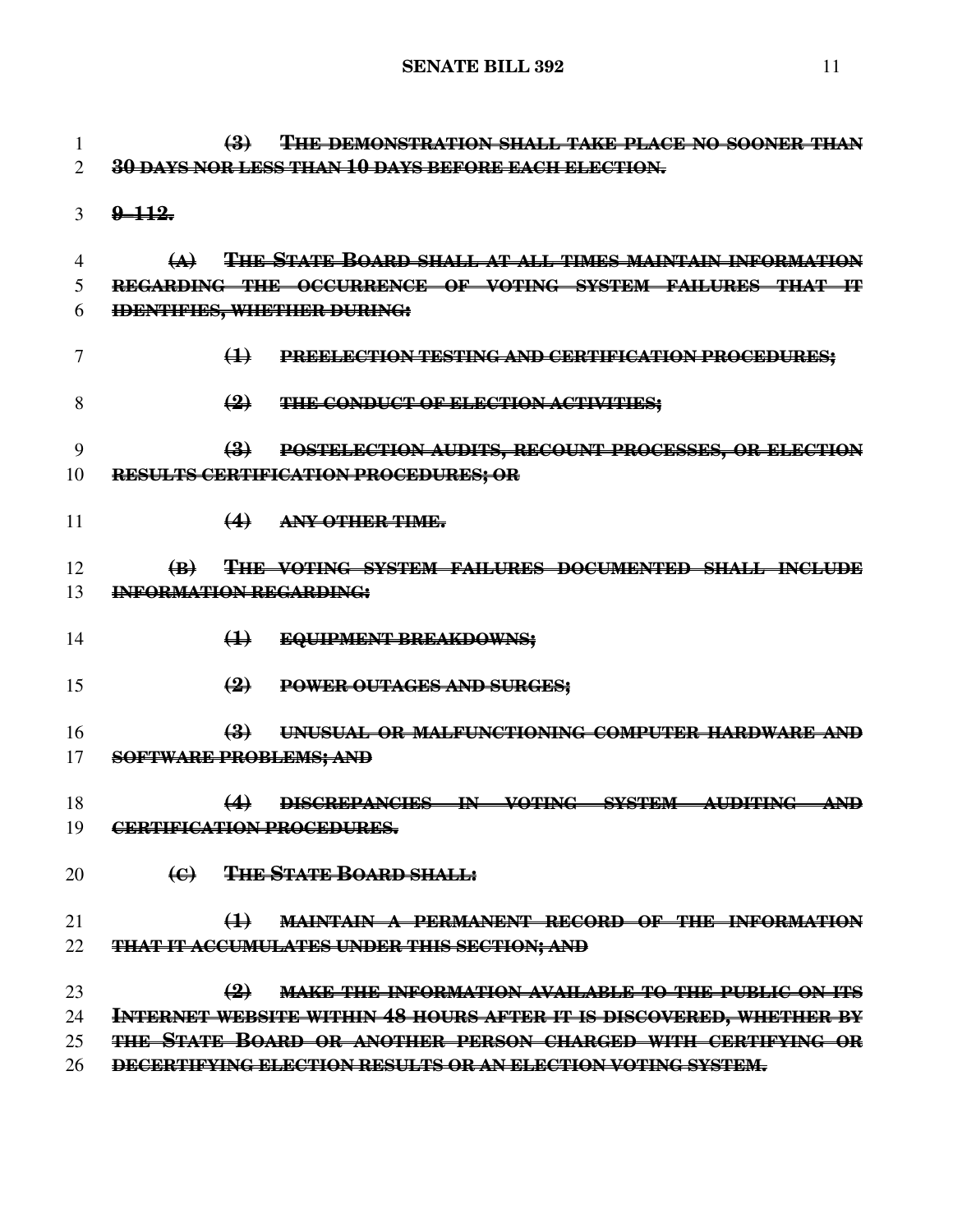| 1        | SECTION 1. BE                  |                   | IT ENACTED BY THE GENERAL ASSEMBLY<br>OF                                                                   |
|----------|--------------------------------|-------------------|------------------------------------------------------------------------------------------------------------|
| 2        |                                |                   | MARYLAND, That the Laws of Maryland read as follows:                                                       |
| 3        |                                |                   | <b>Article - Election Law</b>                                                                              |
| 4        | $9 - 102.$                     |                   |                                                                                                            |
| 5        | IN<br>(A)                      | <b>THIS</b>       | SECTION, A "VOTER-VERIFIABLE PAPER<br>RECORD"                                                              |
| 6        | <b>INCLUDES:</b>               |                   |                                                                                                            |
| 7<br>8   | <b>(1)</b>                     |                   | A PAPER BALLOT PREPARED BY THE VOTER FOR THE<br>PURPOSE OF BEING READ BY A PRECINCT-BASED OPTICAL SCANNER; |
| 9        | (2)                            |                   | A PAPER BALLOT PREPARED BY THE VOTER TO BE MAILED TO                                                       |
| 10       |                                |                   | THE APPLICABLE LOCAL BOARD, WHETHER MAILED FROM A DOMESTIC OR AN                                           |
| 11       | <b>OVERSEAS LOCATION; AND</b>  |                   |                                                                                                            |
| 12<br>13 | (3)<br><b>MARKING DEVICE.</b>  |                   | A PAPER BALLOT CREATED THROUGH THE USE OF A BALLOT                                                         |
| 14       | $[(a)]$ (B)                    |                   | The State Board shall adopt regulations for the review,                                                    |
| 15       |                                |                   | certification, and decertification of voting systems.                                                      |
| 16<br>17 | $[(b)]$ (C)<br>voting systems. |                   | The State Board shall periodically review and evaluate alternative                                         |
| 18       | $[(c)]$ (D)                    |                   | The State Board may not certify a voting system unless the State                                           |
| 19       | Board determines that:         |                   |                                                                                                            |
| 20       | (1)                            |                   | the voting system will:                                                                                    |
| 21       |                                | (i)               | protect the secrecy of the ballot;                                                                         |
| 22       |                                | (ii)              | protect the security of the voting process;                                                                |
| 23       |                                | (iii)             | count and record all votes accurately;                                                                     |
| 24       |                                | (iv)              | accommodate any ballot used under this article;                                                            |
| 25       |                                | $(\underline{v})$ | protect all other rights of voters and candidates; [and]                                                   |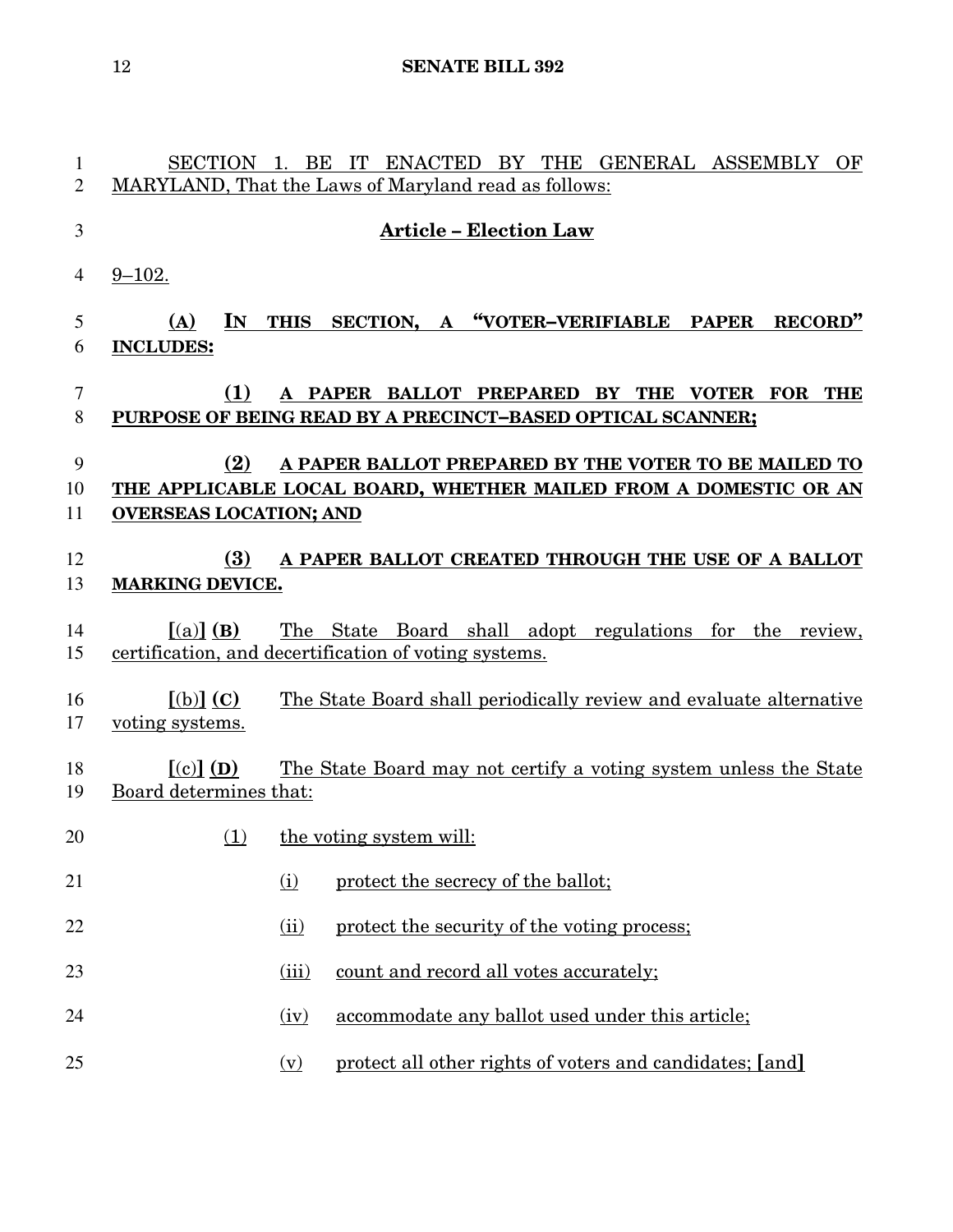| $\mathbf{1}$   | be capable of creating a paper record of all votes cast in<br>(vi)                        |
|----------------|-------------------------------------------------------------------------------------------|
| 2              | order that an audit trail is available in the event of a recount, INCLUDING A MANUAL      |
| 3              | <b>RECOUNT; AND</b>                                                                       |
| $\overline{4}$ | PROVIDE A VOTER-VERIFIABLE PAPER RECORD THAT:<br>(VII)                                    |
| 5              | 1.<br><b>INDIVIDUAL</b><br><b>DOCUMENT</b><br><b>IS</b><br>AN<br><b>THAT</b><br><b>IS</b> |
| 6              | PHYSICALLY SEPARATED FROM ANY OTHER SIMILAR DOCUMENT AND NOT PART                         |
| 7              | OF A CONTINUOUS ROLL;                                                                     |
| 8              | 2.<br><b>DURABLE</b><br><b>IS</b><br><b>SUFFICIENTLY</b><br><b>TO</b><br><b>WITHSTAND</b> |
| 9              | REPEATED HANDLING FOR THE PURPOSES OF MANDATORY RANDOM AUDITS                             |
| 10             | AND RECOUNTS; AND                                                                         |
|                |                                                                                           |
| 11             | 3.<br>USES INK THAT DOES NOT FADE, SMEAR, OR                                              |
| 12             | OTHERWISE DEGRADE AND<br>OBSCURE OR OBLITERATE THE PAPER RECORD                           |
| 13             | <b>OVER TIME;</b>                                                                         |
| 14             | (2)<br>the voting system has been:                                                        |
| 15             | examined by an independent testing laboratory that is<br>(i)                              |
| 16             | approved by the [National Association of State Election Directors] U.S. ELECTION          |
| 17             | <b>ASSISTANCE COMMISSION; and</b>                                                         |
|                |                                                                                           |
| 18             | shown by the testing laboratory to meet the performance<br>(ii)                           |
| 19             | and test standards for electronic voting systems established by the Federal Election      |
| 20             | Commission OR THE U.S. ELECTION ASSISTANCE COMMISSION; and                                |
| 21<br>22       | the public interest will be served by the certification of the voting<br>(3)<br>system.   |
|                |                                                                                           |
| 23             | In determining whether a voting system meets the required<br>$\lceil (d) \rceil$ (E)      |
| 24             | standards, the State Board shall consider:                                                |
| 25             | the commercial availability of the system and its replacement parts<br>(1)                |
| 26             | and components;                                                                           |
| 27             | the availability of continuing service for the system;<br>(2)                             |
| 28             | the cost of implementing the system;<br>(3)                                               |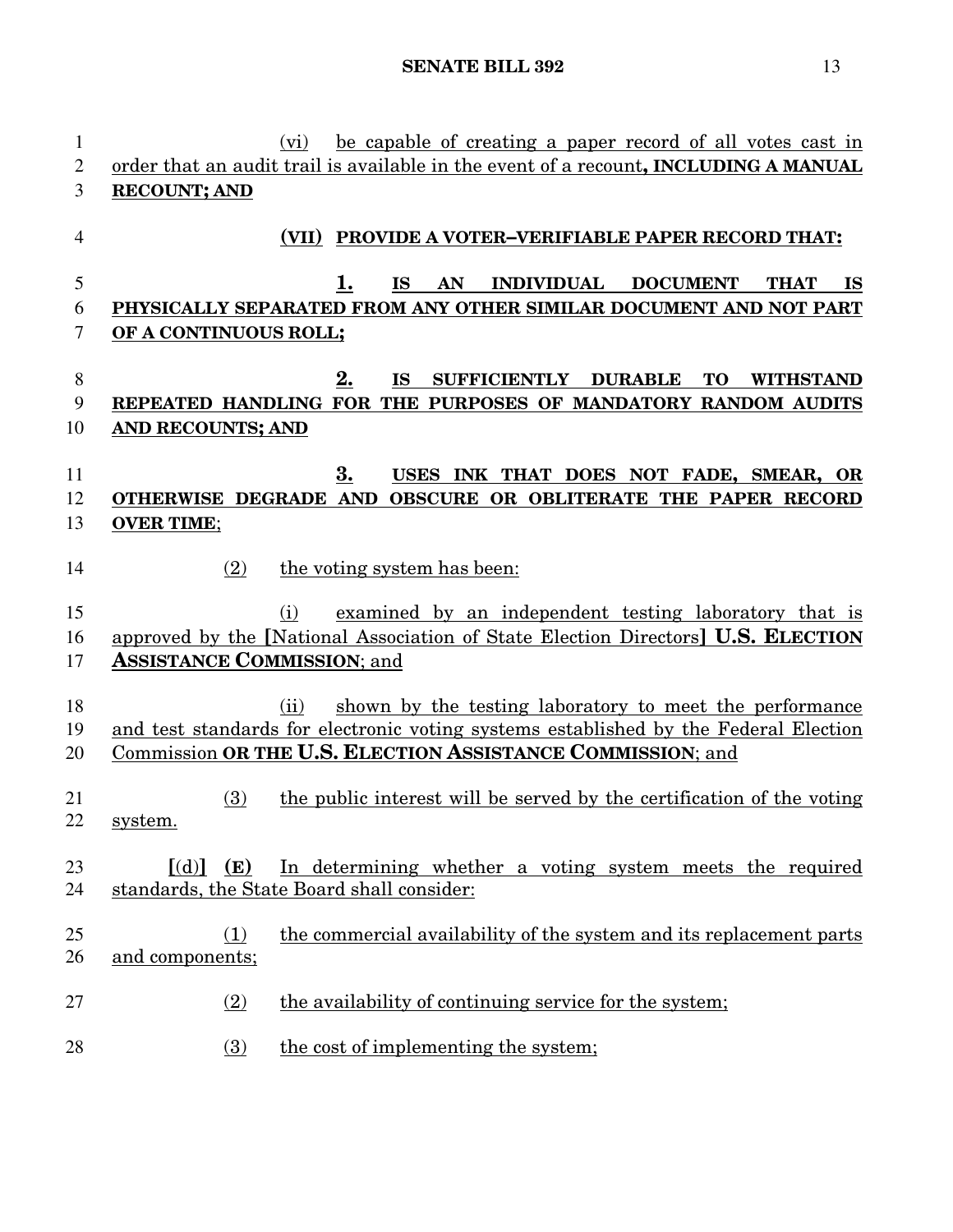| 1              | (4)                       | the efficiency of the system;                                                                                                                  |
|----------------|---------------------------|------------------------------------------------------------------------------------------------------------------------------------------------|
| $\overline{2}$ | (5)                       | the likelihood that the system will malfunction;                                                                                               |
| 3              | (6)                       | the system's ease of understanding for the voter;                                                                                              |
| 4              | (7)                       | the convenience of voting afforded by the system;                                                                                              |
| 5              | (8)                       | the timeliness of the tabulation and reporting of election returns;                                                                            |
| 6              | (9)                       | the potential for an alternative means of verifying the tabulation;                                                                            |
| $\tau$<br>8    | (10)                      | accessibility for all voters with disabilities recognized by the<br>Americans with Disabilities Act, INCLUDING FEATURES WHICH:                 |
| 9<br>10<br>11  | <b>DISABILITIES;</b>      | (I)<br><b>ENSURE</b><br>THAT ACCESSIBILITY FOR VOTERS<br><b>WITH</b><br>DISABILITIES IS EQUIVALENT TO THAT AFFORDED TO VOTERS WITHOUT          |
| 12<br>13       |                           | (II)<br>DO NOT REQUIRE THE CREATION OF A SEGREGATED<br><b>BALLOT FOR VOTERS WITH DISABILITIES; AND</b>                                         |
| 14<br>15       |                           | ALLOW FOR THE INDEPENDENT AND PRIVATE CASTING,<br>(III)<br>INSPECTION, VERIFICATION, AND CORRECTION OF THE BALLOT BY VOTERS                    |
| 16             | WITH DISABILITIES; and    |                                                                                                                                                |
| 17             | (11)                      | any other factor that the State Board considers relevant.                                                                                      |
| 18<br>19<br>20 | [(e)]<br>(F)<br>subtitle. | The State Board shall adopt regulations relating to<br>(1)<br>requirements for each voting system selected and certified under § 9-101 of this |
| 21<br>22       | (2)                       | The regulations shall specify the procedures necessary to assure<br>that the standards of this title are maintained, including:                |
| 23             |                           | a description of the voting system;<br>(i)                                                                                                     |
|                |                           |                                                                                                                                                |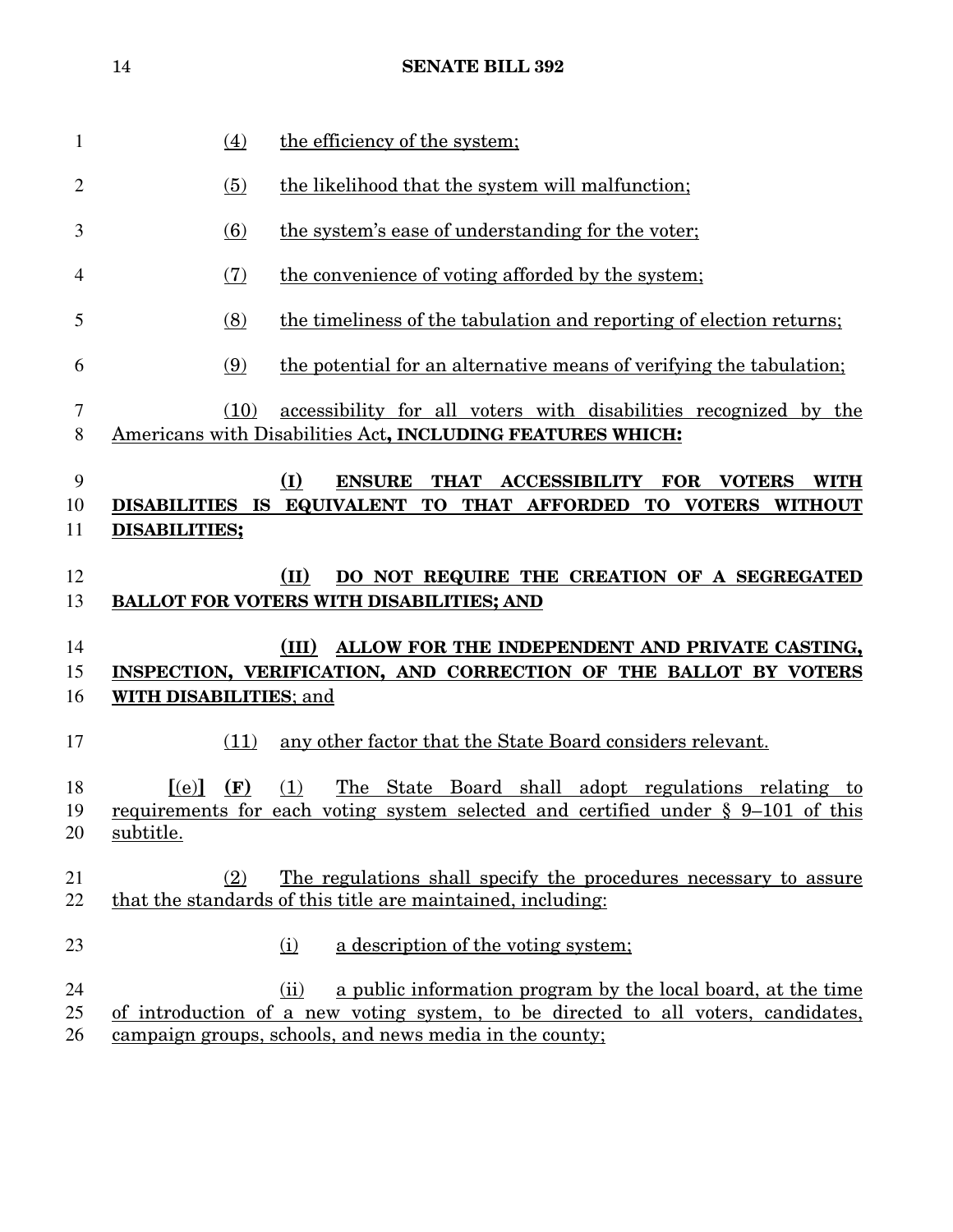# **SENATE BILL 392** 15

| $\mathbf{1}$<br>$\overline{2}$ | system;                   | (iii)          | local election officials' responsibility for management of the                                                                                                                                                                                                                                                                         |
|--------------------------------|---------------------------|----------------|----------------------------------------------------------------------------------------------------------------------------------------------------------------------------------------------------------------------------------------------------------------------------------------------------------------------------------------|
| 3<br>4                         | system;                   | (iv)           | the actions required to assure the security of the voting                                                                                                                                                                                                                                                                              |
| 5                              |                           | (v)            | the supplies and equipment required;                                                                                                                                                                                                                                                                                                   |
| 6<br>7                         |                           | (vi)           | the storage, delivery, and return of the supplies and<br>equipment necessary for the operation of the voting system;                                                                                                                                                                                                                   |
| 8<br>9                         | use of the voting system; | (vii)          | standards for training election officials in the operation and                                                                                                                                                                                                                                                                         |
| 10<br>11<br>12<br>13           |                           |                | (viii) before each election and for all ballot styles to be used,<br>testing by the members of the local board to ensure the accuracy of tallying,<br>tabulation, and reporting of the vote, and observing of that testing by representatives<br>of political parties and of candidates who are not affiliated with political parties; |
| 14<br>15<br>16                 | polling place;            | (ix)           | the number of voting stations or voting booths required in<br>each polling place, in relation to the number of registered voters assigned to the                                                                                                                                                                                       |
| 17<br>18                       |                           | $(\mathbf{x})$ | the practices and procedures in each polling<br>place<br>appropriate to the operation of the voting system;                                                                                                                                                                                                                            |
| 19<br>20                       | ballot;                   | (xi)           | assuring ballot accountability in systems using a document                                                                                                                                                                                                                                                                             |
| 21                             |                           | (xii)          | the actions required to tabulate votes; and                                                                                                                                                                                                                                                                                            |
| 22                             |                           |                | (xiii) postelection review and audit of the system's output.                                                                                                                                                                                                                                                                           |
| 23<br>24                       | (3)                       |                | Certification of a voting system is not effective until the<br>regulations applicable to the voting system have been adopted.                                                                                                                                                                                                          |
| 25<br>26<br>27                 |                           |                | SECTION <del>3, 2</del> . AND BE IT FURTHER ENACTED, That this Act shall apply to<br>each election occurring on or after January 1, $\frac{2008}{2010}$ , that is required to be<br>conducted in accordance with the Election Law Article.                                                                                             |
| 28<br>29<br>30                 |                           |                | SECTION 4. AND BE IT FURTHER ENACTED, That the Governor shall<br>allocate the resources required to implement the requirements of this Act, including<br>any gift received by the State for the purposes of this Act under § 2-201 of the State                                                                                        |